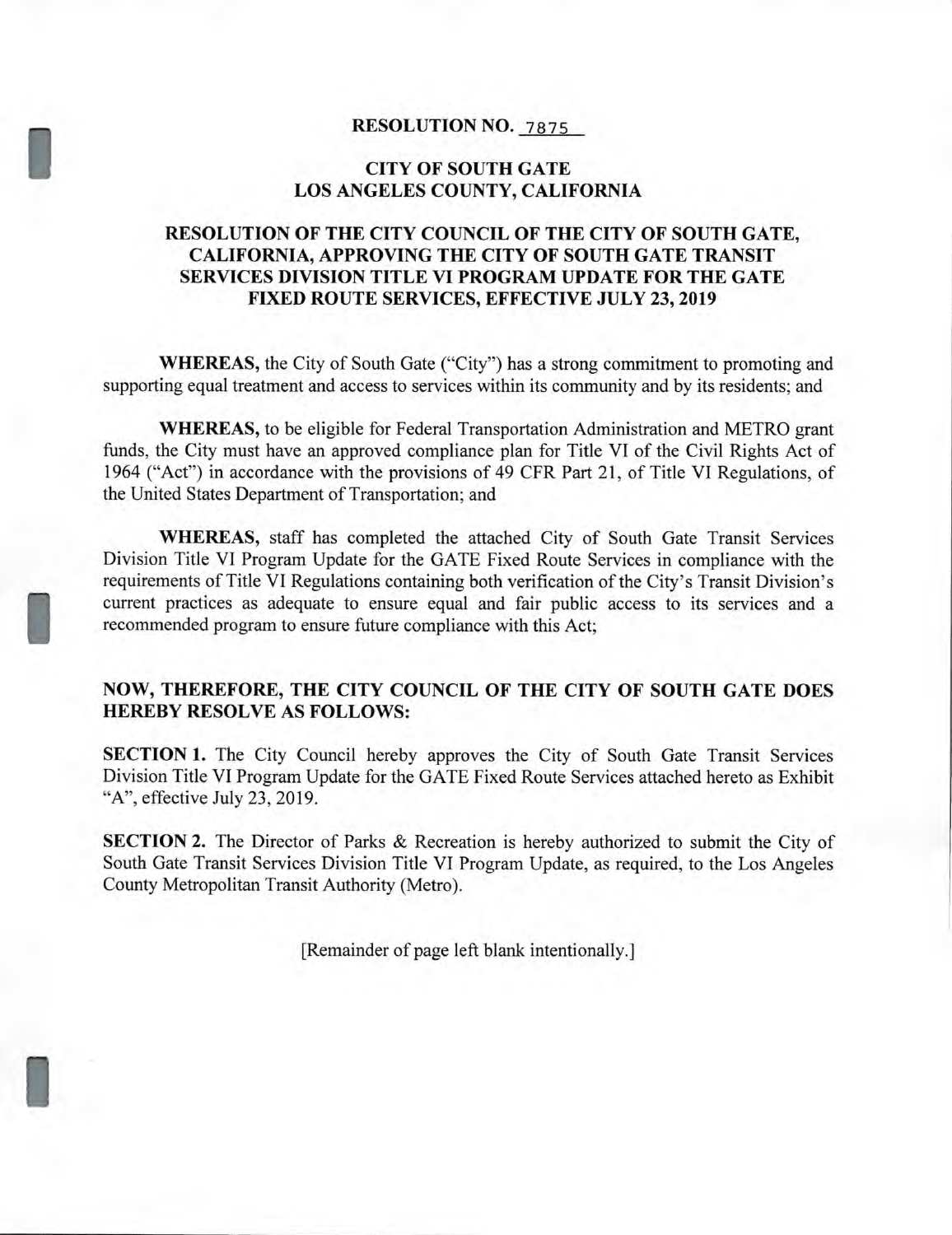**SECTION 3.** The Director of Parks & Recreation is hereby authorized to implement Title VI of the Civil Rights Act of 1964.

**SECTION 4.** The City Clerk shall certify to the adoption of this Resolution which shall be effective upon its adoption.

**PASSED, APPROVED** and **ADOPTED** this **23rd** day of **July, 2019.** 

# **CITY OF SOUTH GATE:**

I

I

I

Jorge Morales, Mayor

**ATTEST:** 

Carmen Avalos, City Clerk (SEAL)

**APPROVED AS TO FORM:** 

Raul F. Salinas, City Attorney